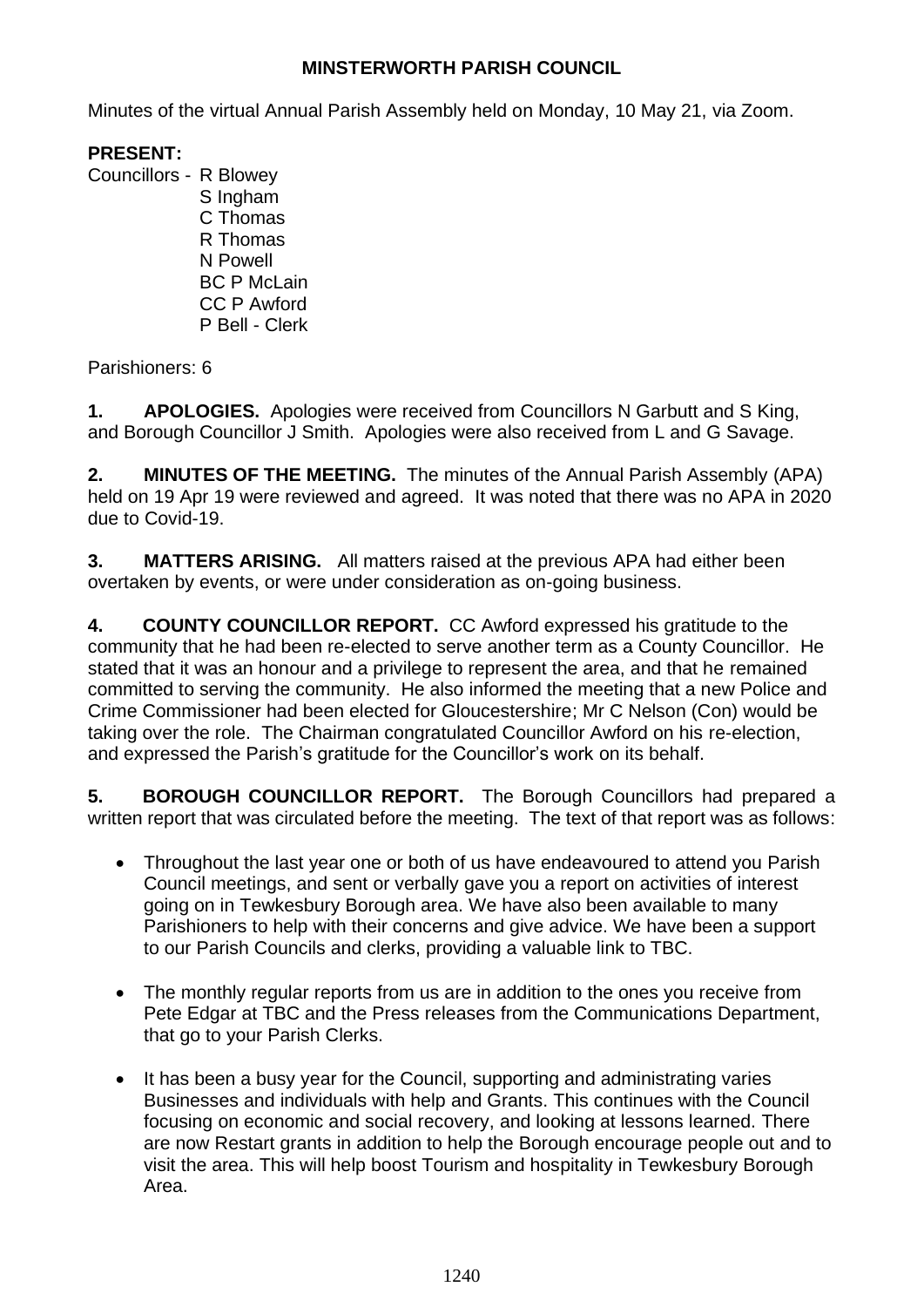- TBC are in the early stages of a planning review by the Transform Working Group. We will feedback as soon as we know more. We will be monitoring and engaging in the process. This will be helped by returning to the offices in the near future.
- We have welcomed communications within the Ward and hope to continue with this liaison in the coming year.

**6. CHAIRMAN'S REPORT.** The Chairman had produced a written report which was circulated before the meeting. The report has been published on the Parish Council Website, and will be reproduced in *The Villager* magazine. The text of the report is at Enclosure 1 to these minutes.

**7. MATTERS RAISED BY ELECTORS.** Mr T Moore-Scott had previously indicated his wish to raise the subject of new housing in Minsterworth; he stated the following:

- He recognized that there was always pressure for new housing in the village, but felt that the needs of local communities were not always considered. In particular, there were a lot of elderly residents in the village who were looking to downsize their property, but did not wish to leave the village. Affordable smaller units should therefore be a priority for new developments.
- He felt the style of future developments should be in-keeping with the character of the village, and that bland urban-style housing was inappropriate. He believed TBC Planning and Conservation officers should give guidance to developers to ensure developments were suitable for the village.
- In response, the Chairman accepted Mr Moore-Scott's points; he stated that the Parish Council did seek to maintain the character of the village, but that they were often frustrated when their observations were not followed. He also noted that where bungalows had come onto the market in Minsterworth, they were often bought and re-developed into larger houses; thereby reducing the properties available for those looking to downsize.
- Borough Councillor McLain stated that all developers had a responsibility to include 40% affordable housing in their plans, but this did not necessarily mean social housing. He stated that he would continue to raise this with TBC to request that affordable housing includes provision for those looking to downsize their home.

There were no other matters raised and the meeting closed at 7.25pm.

Signed: …………………………………….

Date: ………………………………………

Enclosure:

1. Minsterworth Parish Council Chairman's Annual Report 2021.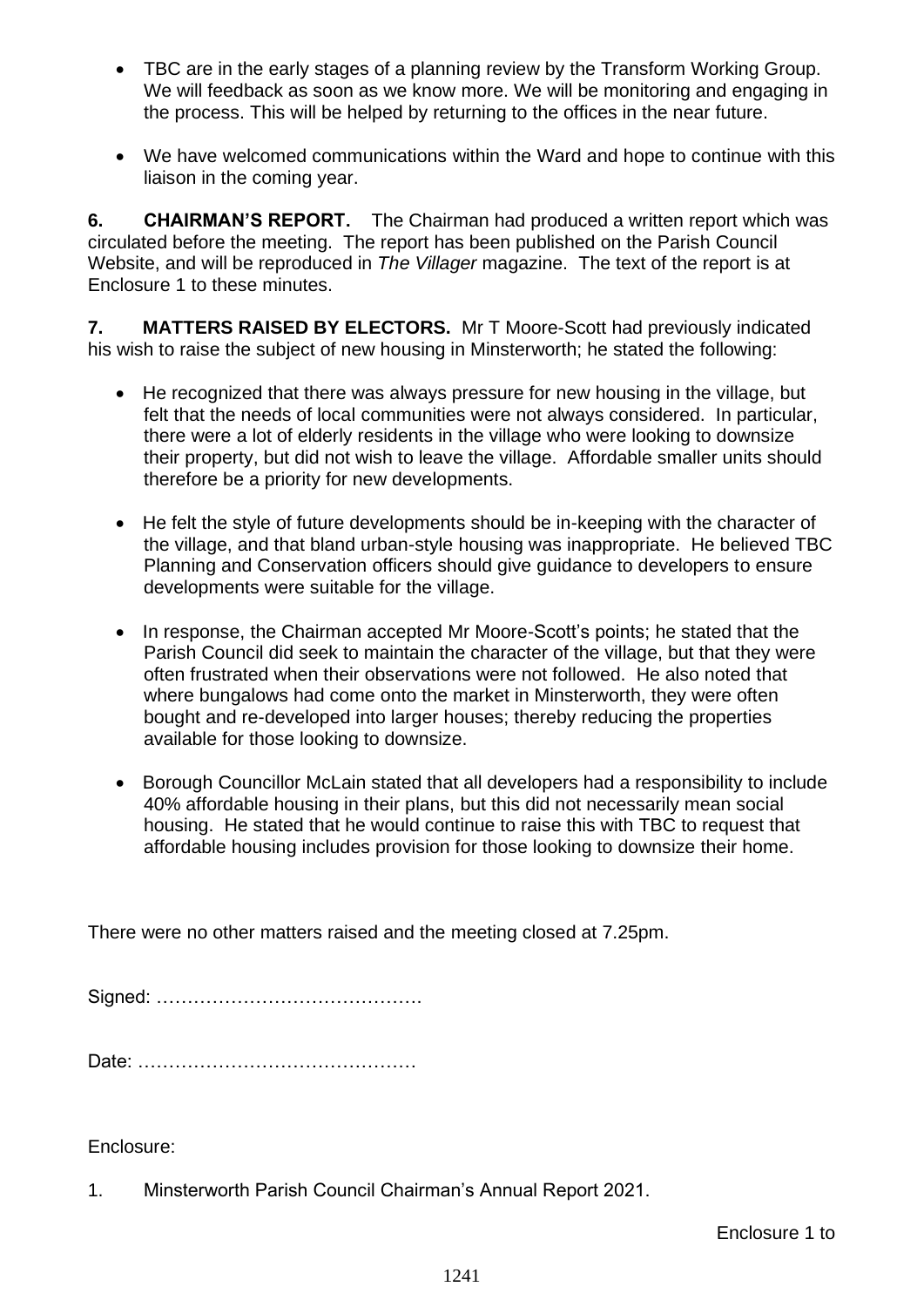## **Minsterworth Parish Council Chairman's Annual Report 2021.**

Due to the uncertainty of on-going COVID regulations the Parish Council voted to hold the 2021 Annual Parish Assembly this year as a 'virtual;' meeting, and combine it with the Annual Council Meeting (when councillors are re-elected) in May.

The COVID pandemic has certainly affected how we have conducted our business. Had all of this occurred 20 years ago it would have been much more disruptive, but thanks for Zoom and reasonable broadband speeds for most of us, we have adapted surprisingly well to virtual Parish Council meetings. COVID restrictions have certainly reduced the morning A48 traffic queues!

There was no Assembly in 2020, and no chairman's report, so the following will span two years of events. The expansion of the village has continued, with numerous planning applications received. It was in 2015 that Minsterworth was allocated as a 'service village' under the Joint Core Strategy of Tewkesbury Borough Council , and we were expected to take around 45 – 50 additional new houses. Unfortunately TBC did not – and have still not – identified sufficient land supply to fulfil their housing requirement for the Borough for the next 10 – 15 years, and there is therefore a tendency for planning applications to be approved whatever the Parish Council considers to be appropriate. The Parish Council spent some time proposing a 'settlement boundary' for Minsterworth, but this has yet to be ratified by TBC, and hence does not seem to be taken into account when planning decisions are made. Consequently we now have around 80 new houses either built, being built or where planning has been approved in principle. Not all of these houses will be built of course, but the numbers are a reflection of the changing times that we currently find ourselves in.

The Parish Council joined 5 other local Parish Councils to present a unified objection to the FoD proposal for a new town of 2000 – 4000 houses proposed for Churcham. The inter parish group was a new and rather time consuming venture, but it did produce a well reasoned document that was presented to FoD Council and to Mark Harper, with suggested alternatives to Churcham. We await the outcome. More recently there has been an outline proposal for another 70 houses near to the Village Hall, and although this proposal has yet to be submitted as a formal application, the Parish Council have forwarded their initial comments to TBC

We continue to make our village more appealing and colourful. Thanks are due to all of those who give up their time litter picking. There does not seem to be any way of reducing the amount of rubbish thrown out of cars! Over the past two years, discarded nitrous oxide canisters (correctly used for cream spraying) have become an issue, especially in laybys. Anyone standing on them could lose their balance, so they are especially dangerous. We are told that inhaling nitrous oxide is not illegal and surprisingly nor is driving immediately after inhaling the gas, so frustratingly, options for the control are limited.

It is also good to see the increasing numbers of flowers lining the A48. I am sure that they increase year on year, so many thanks to all of those who have planted daffodils along the verges, and trimmed back their hedges to allow easy access along the footpath. Two small wild flower areas have been planted, and we look forward to seeing the results. The resurfacing of the tarmac footpath from the Downs railway bridge towards Minsterworth was a huge improvement. Many thanks to those who helped trimming back ivy and undergrowth generally from our bus shelters. They look much tidier. Using funding from a 'resting places' project, we have been able to set up four very nice bench seats placed at strategic points around the village. Let's hope that they are used and not abused! It's good